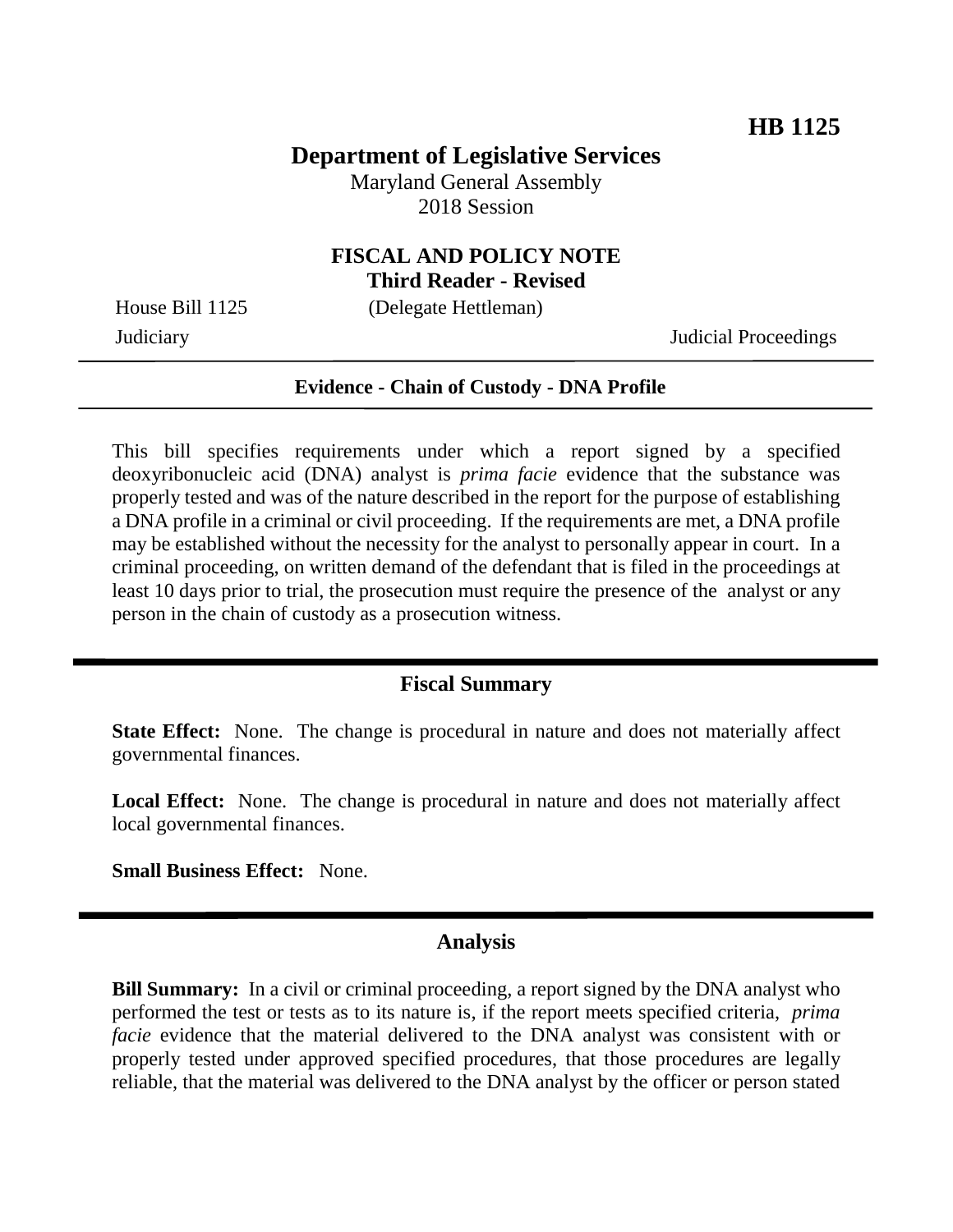in the report, and that the material was or contained the substance stated in the report. For this provision to apply, the report must:

- identify the DNA analyst as an individual qualified under specified standards;
- state that the DNA analyst made an analysis of the material under specified procedures; and
- state that the substance, in the opinion of the DNA analyst, is or contains the particular DNA profile specified.

A statement signed by each successive person in the chain of physical custody or control of evidence consisting of or containing a substance tested or analyzed to determine a DNA profile, that the person delivered it to the other person indicated on or about the date stated, is *prima facie* evidence that the person had custody and made the delivery as stated, without the necessity of a personal appearance in court by the person signing the statement. The statement must (1) contain a sufficient description of the material or its container so as to distinguish it as the particular item in question and (2) state that the material was delivered in essentially the same condition as received. The statement may be included in the report signed by the DNA analyst.

A copy of the report or statement must be mailed, delivered, or made available to the defendant or the defendant's counsel at least 30 days prior to the introduction of the report or statement at trial.

The bill's provisions do not (1) preclude the right of any party to introduce any evidence supporting or contradicting the evidence contained in or the presumptions raised by the report or (2) prevent the defendant from summoning a witness as a witness for the defense, as specified.

**Current Law:** A DNA profile is admissible as evidence in a criminal proceeding to prove or disprove the identity of any person if it is accompanied by a statement from the testing laboratory setting forth that the analysis of genetic loci has been validated according to the standards specified for a DNA profile.

"Chain of custody" means the seizing officer; the packaging officer, if the packaging officer is not also the seizing officer; and the chemist or other person who actually touched the substance and not merely the outer sealed package in which the substance was placed by the law enforcement agency before or during the analysis of the substance. "Chain of custody" does not include a person who handled the substance in any form after analysis of the substance.

HB 1125/ Page 2 "Deoxyribonucleic acid" means the molecules in all cellular forms that contain genetic information in a chemical structure of each individual.